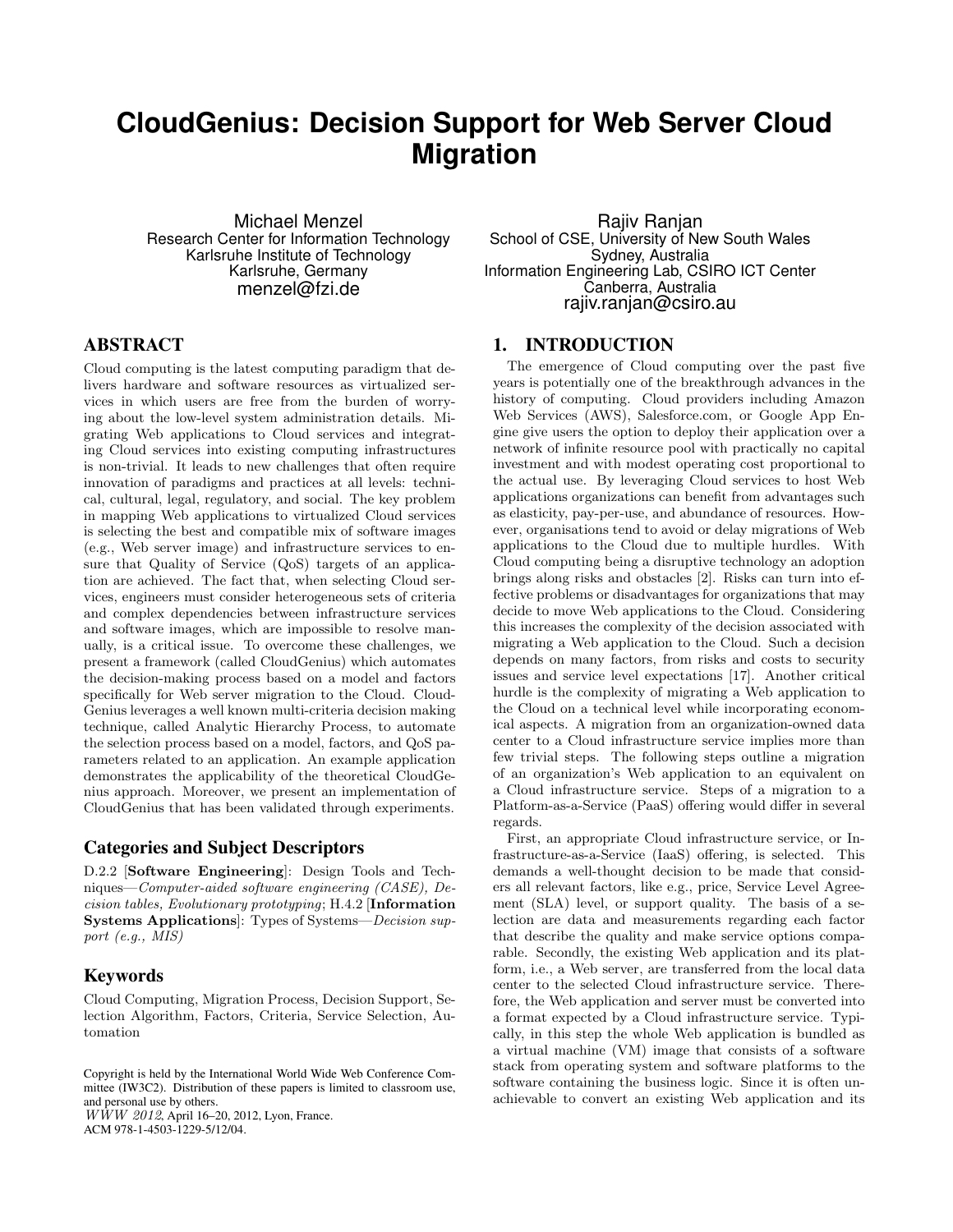server directly to a Cloud infrastructure service compatible VM image format, an adequate existing VM image offered by the Cloud provider is chosen and customized. Existing images vary in many ways, such as underlying operating system, software inside the software stack or software versions. Hence, selecting a functionally correct VM image becomes a complex task. Besides, choosing a comprehensive VM image helps to minimize the effort of installing a software stack on a basic image. In the end, the resulting VM image should reflect the original Web server and at least replace it in a sufficing manner. Next, a migration strategy needs to be defined and applied to make the transition from the local data center to the Cloud infrastructure service. A migration strategy defines the migration procedure in means of order and data transfer. In case data is affected with the Web application migration all data on the original machine must be transferred to the new system in the Cloud. Finally, all configurations and settings must be applied on the new Web server in the Cloud to finish creating an appropriate equivalent. In sum, the process of migrating an IT system to a Cloud infrastructure service comprises five steps listed in presorted, modifiable order as following:

- Cloud infrastructure service selection
- Cloud VM image selection
- Cloud VM image customization
- Migration strategy definition
- Migration strategy application

The order reflects the fact that an image can be chosen for a certain Cloud infrastructure service only. Alternatively, selecting a Cloud VM image first restrains the number of eligible Cloud infrastructure services, typically to one. In more complex settings multiple components and databases must be migrated in parallel, what requires to apply the steps described above component-wise. Additionally, interconnections and relations between the components must be considered.

In this paper we introduce the CloudGenius framework that lowers hurdles introduced by the complexity of the Cloud migration process. CloudGenius offers a detailed process and comprehensive decision support that reduces a Web engineer's effort of finding a proper infrastructure service and VM image when migrating a Web application to the Cloud.

The paper is structured as follows. First, we reflect related work in Section 2 and then present the CloudGenius framework in Section 3. Further, we give an example application of CloudGenius in Section 4 and present CumulusGenius, a prototypical implementation, in Section 5. In Section 6 we present the results of experiments on CumulusGenius' time complexity before we discuss limitations and future work in Section 7 and conclude in Section 8.

#### 2. RELATED WORK

There is preliminary work in the field of decision support for Cloud VM images and Cloud services. Dastjerdi et al. [6] propose an approach that selects Cloud VM images and Cloud infrastructure services based on an ontology but lacks a service evaluation. Services that fulfill all requirements can not be differentiated regarding quality and suitability in this approach due to the missing evaluation. An ontologybased description to formulate requirements and attributes of a service is used since Dastjerdi et al. introduce a central system that manages service discovery and mediation. Khajeh-Hosseini et al. [11] [12] developed the Cloud Adoption Toolkit that offers a decision support for migrating a whole IT infrastructure of an enterprise. The focus of the decision support is on risk management and cost calculation based on workloads. However, the toolkit lacks considering factors that are not cost-related and supports a decision process which stays on an abstract decision level. Regarding multi-component migration planning, Hajjat et al. [8] made some interesting effort with a model that supports decisions in hybrid Cloud setups. The model addresses the trade-off between direct cost savings, network delays, and internet communication costs and takes a set of specific constraints and requirements into account. Ye et al. [20] solve the mapping of service compositions to Cloud services with a genetic algorithm. The approach considers data and control flow of a composition and evaluates Cloud services by four Quality of Service (QoS) attributes. The approach overlooks the existence of Cloud VM images and focuses on service composition.

There is an amount of work on Cloud service selections that, however, lacks factoring in the actual Web server and VM image selection, and misses a decision support and a migration process. Chan and Chieu [3] propose a single value decomposition technique-based approach that evaluates and ranks Cloud computing services by QoS attributes. Li et al. [15] present an approach to measure a provider's performance capabilities. The work introduces a set of interesting metrics to measure, but a method to choose a provider is missing.

## 3. CLOUDGENIUS FRAMEWORK

The complexity of a Web server Cloud migration can be mitigated by a decision support system that is capable of enhancing the quality of Cloud infrastructure service selections and Cloud VM image selections. Both selection tasks can be translated into decision-making problems between multiple alternatives. Each alternative, a Cloud infrastructure service or Cloud VM image, possesses different attributes which can be compared and evaluated with criteria. Finally, both selections must be joined since an image and a service build a single, combined solution. Usually, every Cloud VM image is only compatible with Cloud infrastructure services of few or a single provider restricting the number of viable combinations. Figure 1 depicts the decisions to be made, as well as influential parameters and potential objects of choice. The problem depiction assumes that a user wants to choose a VM image before an infrastructure service. Solid lined arrows imply parameter inheritance and dashed lined arrows point at options to choose from.

With CloudGenius we propose an approach that translates both selection steps into multi-criteria decision-making problems to determine the most valuable combination of a Cloud VM image and a Cloud infrastructure service. The CloudGenius framework defines a Cloud migration process. Within the process CloudGenius offers a model and methods to determine the best combined choice of a Cloud VM image and a Cloud infrastructure service. The framework leverages an evaluation and decision-making framework, called  $(MC<sup>2</sup>)<sup>2</sup>$ , [16] to support requirements and adopt a profound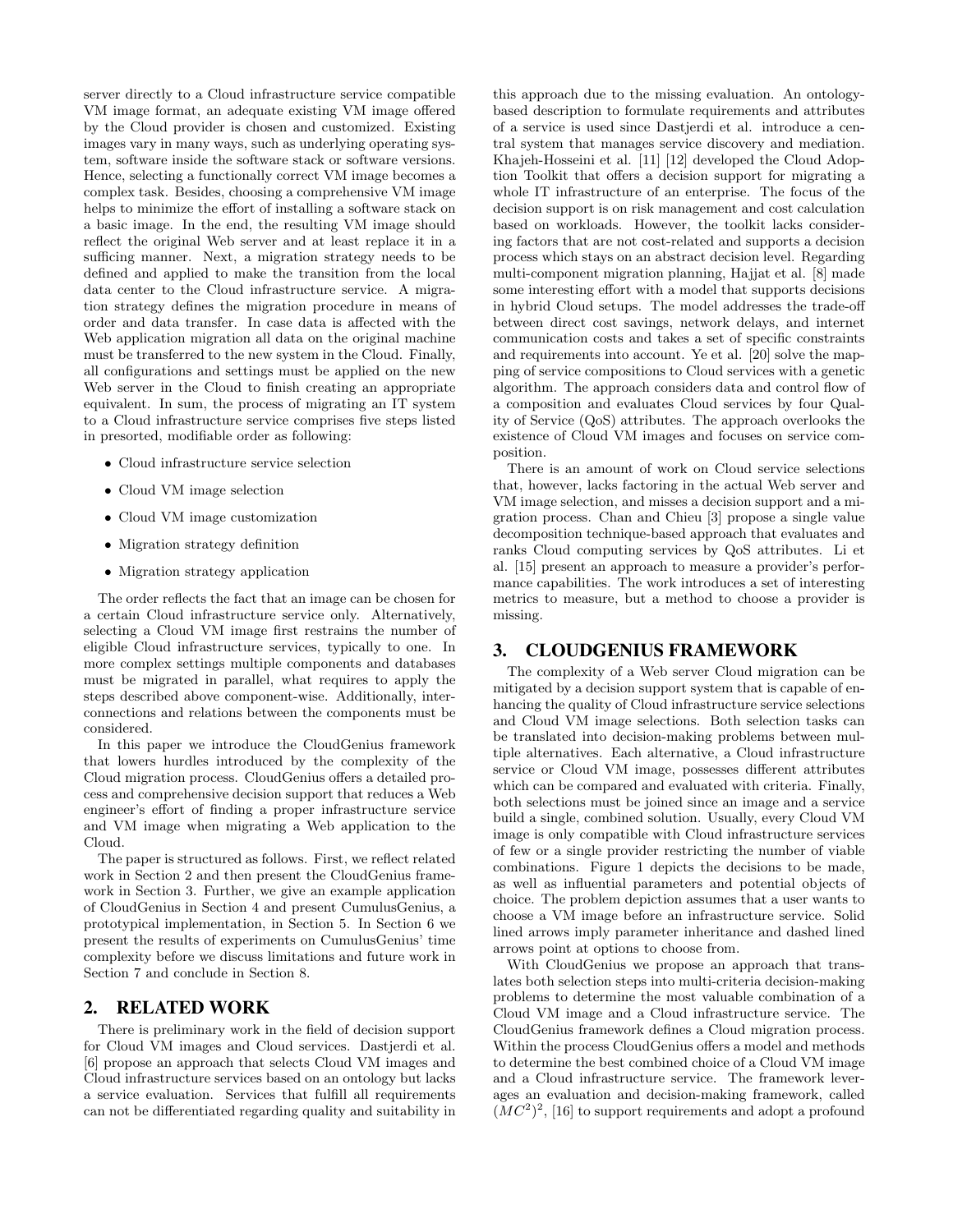

Figure 1: Overview of the Selection Problem

multi-criteria evaluation approach. The  $(MC^2)^2$  framework provides a process depicted in Figure 2 that allows to create an evaluation method that contains a requirements check and evaluates multiple alternatives with relative values on a (0-1) scale. Within  $(MC^2)^2$  process CloudGenius proposes the Analytic Hierarchy Process (AHP) reducing decision modelling effort in comparison to the Analytic Network Process (ANP) suggested by  $(MC^2)^2$ . AHP allows to build complex weighted sum functions in a structured manner. Weighted sum functions allow compensation between criteria what can be influenced by weights derived from trade-offs stated by a user.



Figure 2: Overview of the  $(MC^2)^2$  Process

CloudGenius allows users to define an abstract Web server and set requirements for a Web server implementation that condition what attributes are acceptable for a Cloud equivalent. Besides, a user has to choose relevant factors from a criteria list and define their priorities by setting weights for criteria in pair-wise comparisons. From the information given by the user the CloudGenius approach employs a model and the user preferences to apply the  $(MC^2)^2$  framework and suggest a best Cloud image and Cloud service combination.

The following subsections give details on CloudGenius'

migration process, its formal model, and the selection and combination steps that lead to an adequate VM image and Cloud service from the abundance of offerings. Moreover, the final subsections address an alternative evaluation variant and the computational complexity of CloudGenius.

## 3.1 A Cloud Migration Process

Figure 3 shows the migration process to be followed in the CloudGenius framework modelled in Business Process Model and Notation (BPMN) 2.0. The process illustration intends to define steps and highlight activities. The process is triggered by an event "Cloud is selected Infrastructure Option" occuring after an organization has identified the Cloud infrastructure for a possible or the best infrastructure option for a Web server. The subsequent steps show the information and preferences that need to be provided by the organization and Web engineer (see "User Input" lane) and what is processed and computed by CloudGenius resp. an implementation of the framework (see "CloudGenius implementation" lane). Two parallel steps that lie in the responsibility of CloudGenius are linking to the sub-process described by the  $(MC^2)^2$  generic decision-making framework. Therefore, the implementation translates user input and the CloudGenius model stored in its database into a model that can be evaluated with  $(MC^2)^2$ . In the process Web engineers provide input and receive suggestions computed by CloudGenius. From there the migration is executed with a selected VM image and an infrastructure service target.

In the final steps of the process a user has the chance to enter a loop, try worse alternatives or reconsider with altered requirements and a new focus. Thereby the process allows users to incrementally improve a migration until a satisfying solution has been found. The migration process ends when the Web application has been successfully migrated to the Cloud.

#### 3.2 Formal Model of CloudGenius

In order to formalize the problem addressed by the Cloud-Genius framework, a formal mathematical model is introduced. The model defines the sets of objects involved in the problem and the relations between objects and their evaluation. Table 1 summarizes the parameters of the model included in CloudGenius.

The model behind CloudGenius consists of  $m$  images  $a_i$ ,  $n$ services  $s_i$  and o providers  $p_k$ . A is the corresponding set of Web server images,  $S$  the set of Cloud infrastructure services and  $P$  the set of Cloud providers.  $a_i$  and  $s_j$  own numerical, measurable and non-numerical attributes defined in  $\hat{A}_{a_i},$  $\hat{A}_{s_j}, \hat{B}_{a_i}$  and  $\hat{B}_{s_j}.$   $\chi$  represents a value connected with a numerical attribute  $\alpha$  or non-numerical attribute  $\beta$ . Furthermore, the model introduces  $r_A$  VM image related requirements and  $r<sub>S</sub>$  service related requirement, and a goal/criteria hierarchy including g goals and c leaf criteria.

Based on the model CloudGenius determines the best combination  $(a_i, s_j)$  where  $a_i$  and  $s_j$  are the image and infrastructure service of provider  $p_k$  that have the highest value of all combinations according to the user's preferences and with  $a_i$  deployable on  $s_j$ . An evaluation method built with  $(MC^2)^2$  can be employed to determine the best image  $a_i \in A$ . Therefore,  $(MC^2)^2$ 's function is interpreted as  $f(a_i, \hat{A}_{a_i}, \hat{B}_{a_i}) \mapsto v_{a_i}$  which returns a value  $v_{a_i}$  for image  $a_i$ and allows to find

 $max{v_{a_1},...,v_{a_m}}$ . In parallel, the best service  $s_j \in S$  has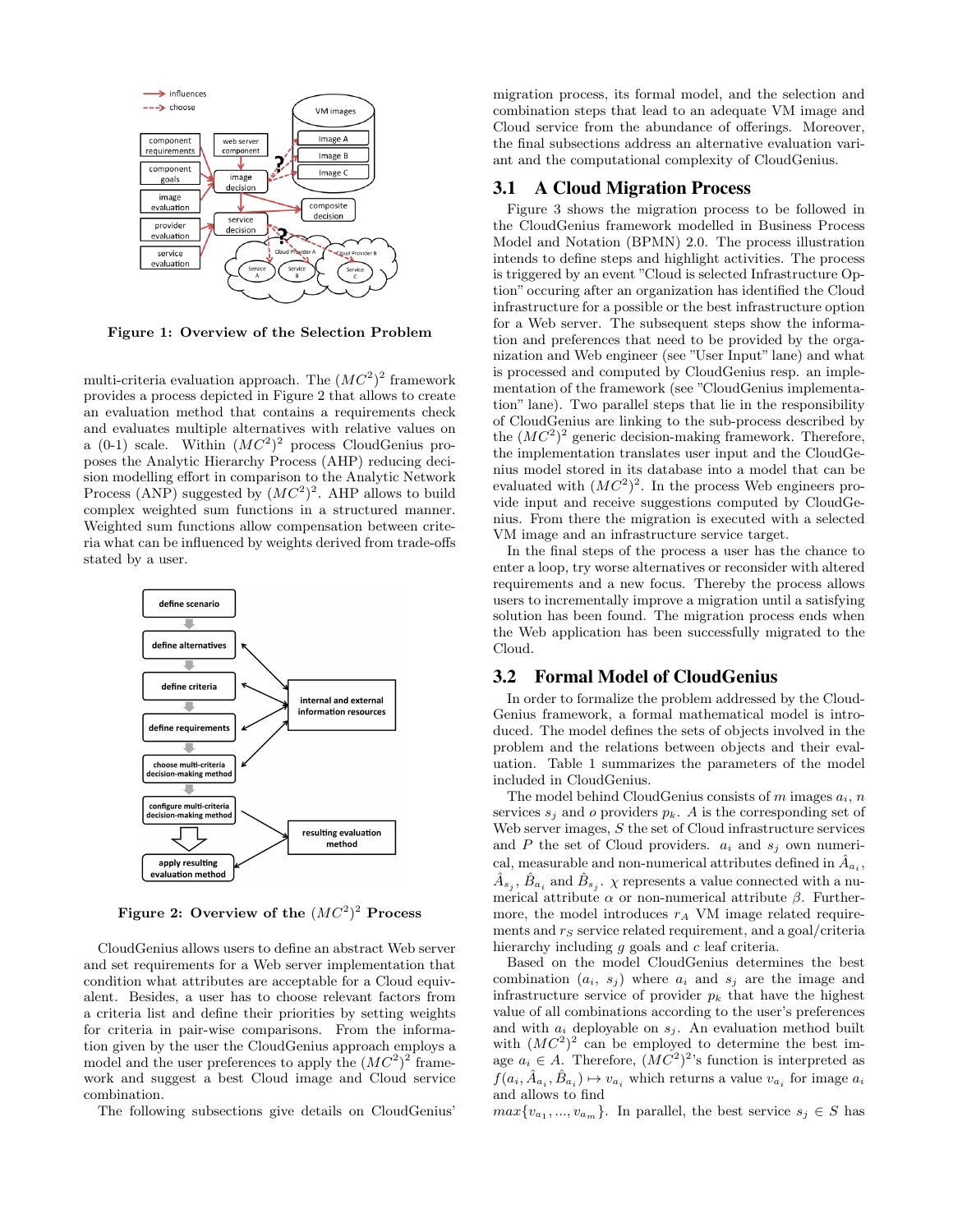| Table 1: CloudGenius Model                                                                                                   |                                                                  |  |
|------------------------------------------------------------------------------------------------------------------------------|------------------------------------------------------------------|--|
| Parameter                                                                                                                    | Description                                                      |  |
| $\overline{w}$                                                                                                               | Web application to be migrated to the Cloud                      |  |
| $A = \{a_1, , a_m\}$                                                                                                         | set of $m$ Cloud VM images                                       |  |
| $S = \{s_1, , s_n\}$                                                                                                         | set of $n$ Cloud infrastructure services                         |  |
| $P = \{p_1, , p_o\}$                                                                                                         | set of <i>o</i> Cloud providers                                  |  |
| $R_A = \{r_{A,1}, , r_{A,r_A}\}\$<br>set of $r_A$ Cloud image requirements                                                   |                                                                  |  |
| $R_S = \{r_{S,1}, , r_{S,r_S}\}\$                                                                                            | set of $rS$ Cloud service requirements                           |  |
| $D = \{d_1, , d_q\}$<br>set of q image-service dependencies $(a_i, s_i)$                                                     |                                                                  |  |
| Cloud image $a_i$ or service $s_i$ as h-th $\tau \in A \cup S$<br>$\tau_h$                                                   |                                                                  |  |
| $\tilde{A}_{\tau_h} = \{ \alpha_{\tau_h,1},,\alpha_{\tau_h,t} \}$<br>set of t numerical attributes of h-th image or service  |                                                                  |  |
| $\hat{B}_{\tau_h} = \{\beta_{\tau_h,1},,\beta_{\tau_h,u}\}\$<br>set of $u$ non-numerical attributes of h-th image or service |                                                                  |  |
| Value of numerical attribute $\alpha$ in CloudGenius database<br>$\chi(\alpha)$                                              |                                                                  |  |
| $\chi(\beta)$                                                                                                                | Value of non-numerical attribute $\beta$ in CloudGenius database |  |
| $v_{\tau_h}$                                                                                                                 | value of h-th $\tau$ calculated with $(MC^2)^2$                  |  |

the value  $max{v_{s_1},...,v_{s_n}}$  with  $f(s_j, \hat{A}_{s_j}, \hat{B}_{s_j}) \rightarrow v_{s_j}$ . In a final step, given the evaluation results of Cloud VM images and infrastructure services, a best combination is determined. Combinations of an image and a service must be feasible, meaning an image has to be deployable on the service. The feasibility of a combination is indicated by the set D which holds all dependencies between images and services. Not all providers do support standard formats and, thus, set  $D$  is required to define the compatibilities between images and services explicitly.

The applicability of the approach correlates with the quality of the data hold in the model. Therefore, the number of images and services must possibly reflect the Cloud market that is of interest for a Web server migration. Moreover, the currentness and quality of  $\chi$  values of all numerical and non-numerical attributes have a high, direct influence on the quality of CloudGenius' results. Thus, measurements must be accurate and up-to-date implicitly demanding frequent maintenance of the database.

#### 3.3 Web Server Requirements & Preferences

In the first step of applying CloudGenius, a Web engineer has to define and describe the Web server by formulating requirements and their preferences. Requirements formulation comprises choosing a Web server attribute and specifying a minimum or maximum value for numerical values, and a set of allowed items for non-numerical values. Numerical requirements can be of Max or Min type, non-numerical requirements of Equals or OneOf type. Table 2 gives an overview of the possible requirement definitions aligned with the  $(MC^2)^2$  framework which uses conjunctive and disjunctive satisficing methods for numerical values. The table assumes  $\chi$  to be the attribute value under consideration,  $v_r$ to be the given numerical requirement value, s a given nonnumerical value and S a given set of non-numerical values. Boolean expressions mathematically formulate applied requirements checks regarding an attribute value  $\chi$  and the requirement constraint. A list of available Web server attributes to set requirements upon can be drawn from merging all available attributes of Cloud VM images and Cloud infrastructure services listed in Table 3, 4, 5 and 6. The tables includes numerical and non-numerical attributes that can be referred to in a requirement condition of a requirement with an according numerical or non-numerical type.

Stating preferences is carried out by selecting and weight-

Table 2: CloudGenius Requirement Types

| Value Type    | Req. Type | Boolean Expression   |
|---------------|-----------|----------------------|
| Numerical     | Max       | $\chi(\alpha) < v_r$ |
| Numerical     | Min       | $\chi(\alpha) > v_r$ |
| Non-numerical | Equals    | $\chi(\beta) = s$    |
| Non-numerical | OneOf     | $i \in S$            |

ing goals and criteria. CloudGenius proposes a hierarchy of goals and criteria and asks a Web engineer to weight the items in pair-wise comparisons, in analogy to AHP. Figure 4 and Figure 5 depict the proposed hierarchy offered by CloudGenius. The proposed criteria for CloudVM images and Cloud infrastructure services are derived from Kalepu et al. [10]. For CloudVM images the goal hierarchy comprises two goals, cheapest and best quality VM images, with one criterion each, hourly price and image popularity. The hierarchy for services consists of three main goals: cheapest, best latency and best quality service, that parent multiple criteria: hourly price, max. and average network latency, performance and uptime. The Performance goal has three sub-goals CPU, RAM and Disk performance. The criterion "popularity" corresponds to "reputation" and "uptime" to "availability" in Kalepu et al..

The selection of goals comprises few, important QoS attributes only, but CloudGenius is extensible regarding a wider selection of goals and more complex hierarchy. Since the  $(MC^2)^2$  evaluation framework supports more complex goal hierarchies CloudGenius is not limited in this aspect. However, a higher complexity of the goal hierarchy increases the amount of input a user must provide. Our approach keeps the goal hierarchy complexity low but allows users to extend and customize the goal hierarchy to their needs. Possible additional goals are QoS properties proposed by Kalepu et al. [10] such as reliability, accessibility, security or support.

Finally, it is important to find a trade-off for the compensatory influence of Cloud VM image and Cloud infrastructure service on the combined value in a pair-wise comparison. The trade-off is incorporated in the calculation of an overall value of a combination of an image and a service.

#### 3.4 Cloud VM Image Selection

A Cloud VM image is a pre-configured, self-contained, virtualization-enabled, and pre-built software resource unit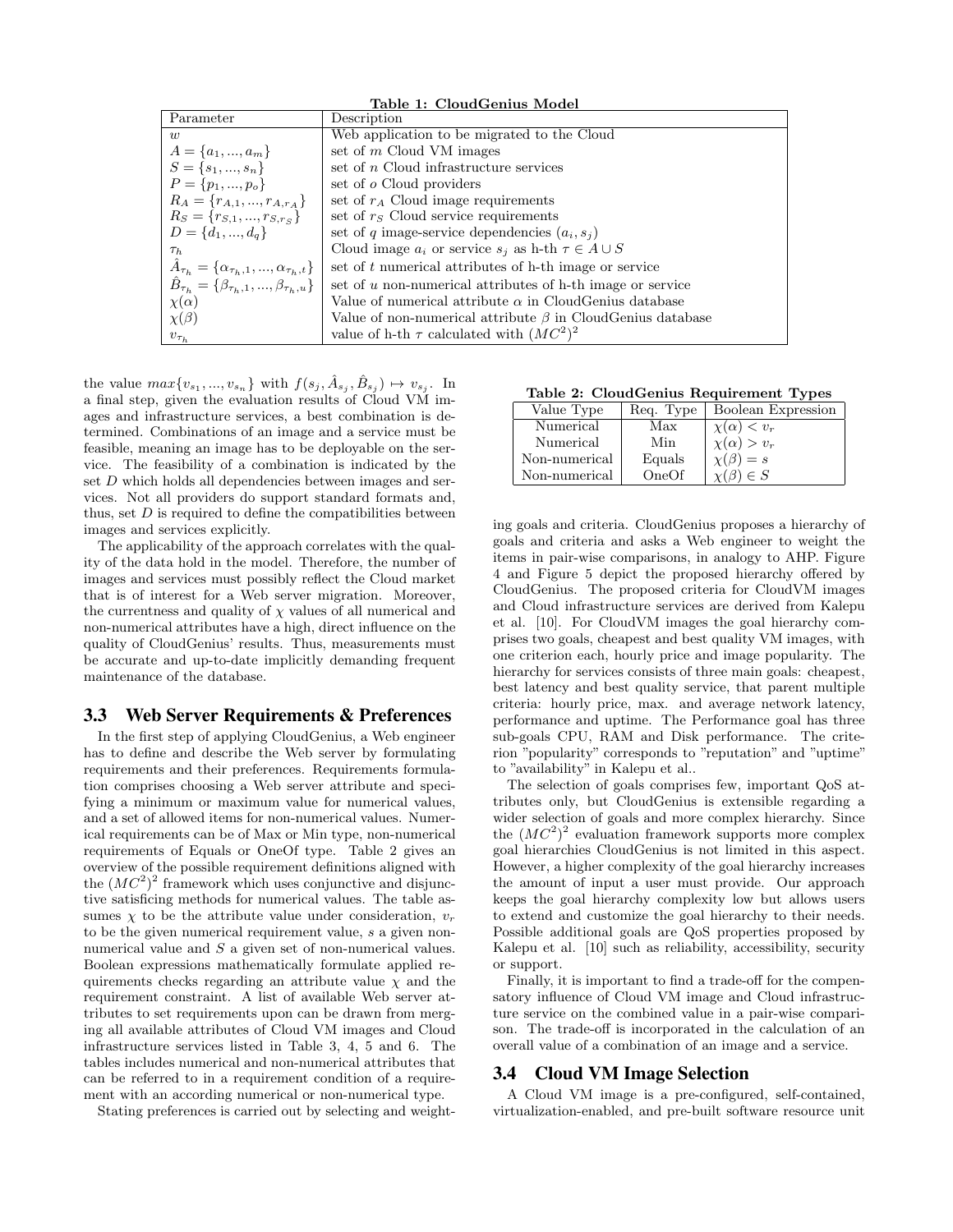



Figure 4: CloudGenius VM Image Goal Hierarchy



Figure 5: CloudGenius Infrastructure Service Hierarchy

that can be deployed at a Cloud infrastructure service. An example for a Web Server Cloud image is a pre-configured Tomcat Web server on Ubuntu Linux 10.4. Currenlty, there is no widely accepted standard (virtualization) format for a Cloud image, which means that an image is built for a specific virtualization technology and possibly will not run on Cloud services that are managed by non-overlapping virtualization technologies. For example, a VMware image cannot be deployed on the Amazon Web Services (AWS) Elastic Compute Cloud (EC2) service, as AWS only supports a proprietary virtualization format (also referred to as Amazon Machine Image (AMI) virtualization format).

Table 3 gives an overview of the measurable, numerical attributes the CloudGenius framework proposes. The table lists their influence direction, metrics and the range of possible values. A list of non-numerical attributes is presented in Table 4. The variability of an attribute represent the ability to change the value over time, e.g., the popularity of an image might shrink over time and, thus, is dynamic. Static variability means the value is defined once with the creation of the image, e.g., its operating system, while dynamic attribute values are more volatile. Non-numerical attributes are all of static variability, while all numerical attributes are dynamic. Nevertheless, there is no correlation between non-numerical attributes and static variability in general. In parallel, numerical attributes are not always dynamic per se. Attributes, additionally, have either a negative or positive influence on the value. For instance, the higher the license costs the less interesting becomes an image. In contrary, higher popularity is positive for an image.  $(MC^2)^2$  respects negative and positive values in its evaluation.

The list of Cloud VM image attributes is open for at-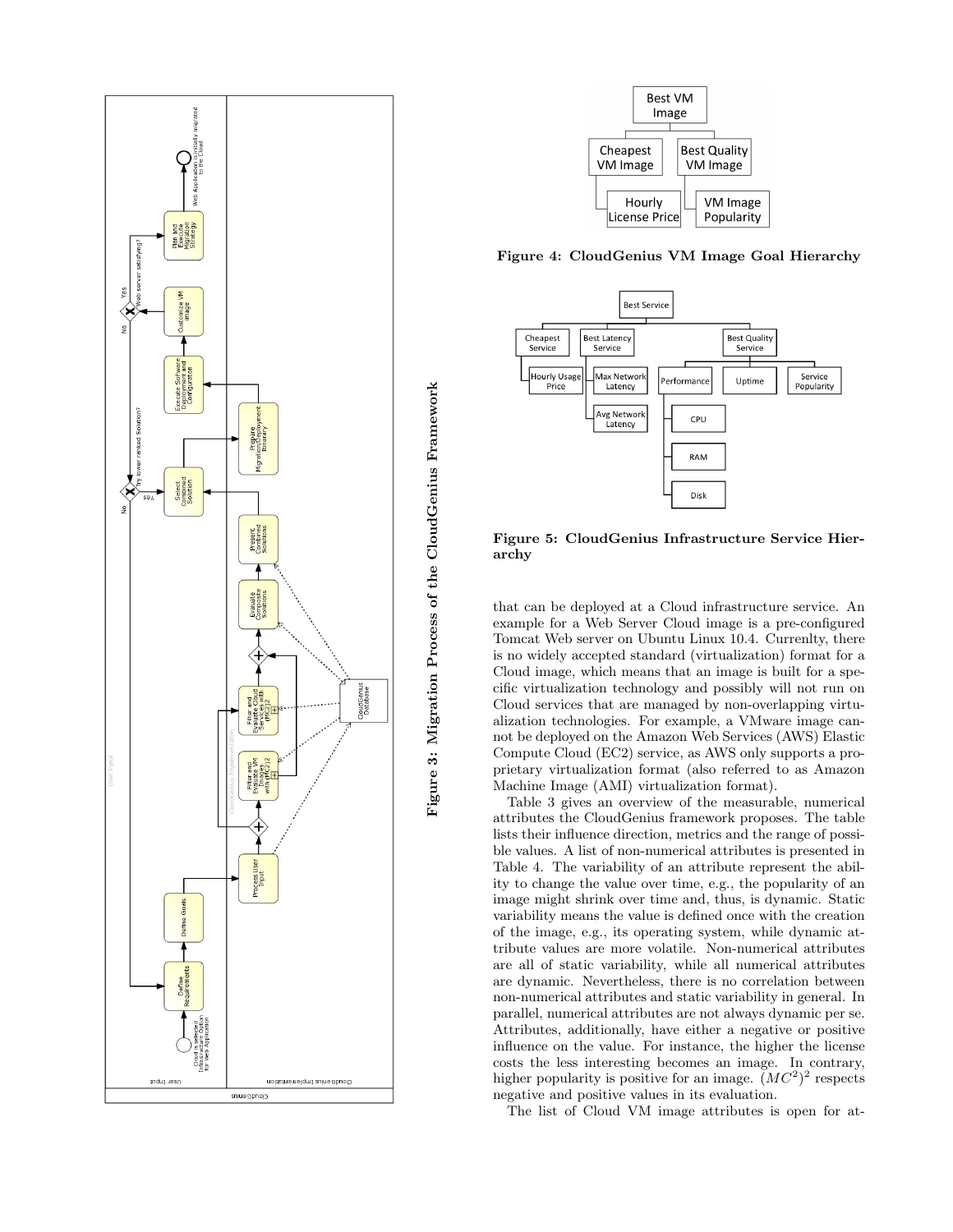Table 3: Cloud Image Numerical Attributes

| Name                                               |          |      | Influence   Metric   Value Range |
|----------------------------------------------------|----------|------|----------------------------------|
| Hourly License Price   Negative $\frac{1}{2}$ \hes |          |      | $0-\infty$ \$/h                  |
| Popularity                                         | Positive | $\%$ | $0-100\%$                        |

Table 4: Cloud image Non-numerical Attributes

| Name                           | Example Values            |
|--------------------------------|---------------------------|
| Virtualization Format          | $Xen, VMWare, \ldots$     |
| Operating System (OS)          | Linux, Windows, $\dots$   |
| OS Version                     | Ubuntu $10.4, \ldots$     |
| <b>Implementation Language</b> | Java, Perl, Ruby, $\dots$ |
| Supported Impl. Lang.s         | Java, Perl, Ruby, $\dots$ |

tribute changes and supports users with the introduction of more or other attributes for images. The current attribute selection is derived from literature [6] and own observations, and provides a basic set of attributes that are essential to Cloud VM image selection. Nevertheless, the current Cloud VM image attribute list is not fixed and we hope to be able to build a list of important attributes from usage data of a future, publicly available prototype. Both measurable attributes have been derived from [10] since these two attributes have been found to be useful and applicable to VM images.

The VM image selection process requires the  $(MC^2)^2$  evaluation framework to evaluate whether an image can deliver the requested functional and non-functional requirements, e.g., "supports Web applications implemented in Java" or "has a popularity of over 80% according to user ratings". It is assumed that all VM images are Web servers what can be ensured by introducing an attribute that describes the VM image software stack and an requirement set automatically that checks if this attribute implies a Web server, i.e., an attribute "VM Image Feature" and a requirement "VM Image Feature equals 'Web server'". Every image that does not meet all formulated requirements is eliminated by  $(MC^2)^2$ and not considered for composite solutions of an image and a service. Besides, the evaluation framework determines a value for an image and, therefore, involves all numerical image attributes.

To create an evaluation method with  $(MC^2)^2$  that provides the demanded capabilities a Web engineer's input and CloudGenius' formal model must be translated into input parameters for the  $(MC^2)^2$ 's evaluation method building process (see Figure 2). Therefore, in the building process the "Define scenario" step is skipped and in the subsequent step "Define alternatives" all images from a database which holds the set of images including all image attributes become the evaluation alternatives. Further, all numerical attributes of images (see Table 3) are translated into a criteria hierarchy. The criteria hierarchy corresponds to the proposed goal hierarchy customized and weighted in pairwise comparisons in step 2 of the process. Any items within the hierarchy that have been deselected are removed from the hierarchy. CloudGenius defines all requirements set on image attributes as the requirements to be considered by the evaluation method. The multi-criteria decision-making method chosen is every time AHP which needs to be configured with criteria weights. The weighting of the criteria is inferred from goal preferences which have been gathered in

pair-wise comparisons for all available attributes during the first steps of the CloudGenius process.

Fed with images as alternatives, a criteria hierarchy, requirements and criteria weights a new evaluation method based on AHP is created with  $(MC^2)^2$ . The created evaluation method matches a function  $f(a_i, \hat{A}_{a_i}, \hat{B}_{a_i}) \mapsto v_{a_i}$  which is applied on all images  $a_i$ . By setting all  $\chi(\alpha)$  as parameters in the function a value  $v_{a_i}$  for every image  $a_i$  can be determined. The function returns a value  $v_{a_i} = 0$  whenever the attributes  $(B)_{a_i}$  of  $a_i$  do not achieve all requirements. In detail,  $(MC^2)^2$  creates the function described in Equation 1 where  $w_i$  is the global criteria weight of j-th numerical attribute.

$$
f(a_i, \hat{A}_{a_i}, \hat{B}_{a_i}) = \begin{cases} |\hat{A}_{a_i}| \\ \sum_{j=0}^{n} w_j \chi(\alpha_{j, a_i}) & \forall r \in R_A : r = true \\ 0 & else \end{cases}
$$
  

$$
\mapsto v_{a_i}
$$
 (1)

In case, none of the images meets all requirements in a subsequent step all images that meet all but one requirement are considered. This procedure is repeated n times until a set of images is found that fulfil all but n requirements. The evaluation will still continue and return evaluation values. CloudGenius expects a created evaluation method to support a requirements check that keeps images with any number of requirements in  $R_A$  not met, e.g., for  $n = 1$  the evaluation method must keep all images with a single, arbitrary requirement in  $R_A$  not met. This must not be achieved by removing one element from  $R_A$  subsequently and apply the evaluation method with a smaller  $R_A$  set. Instead the requirements check step within the evaluation method must allow n requirement checks to be false for any image. Only then the calculated results are represented by relative values between all image alternatives.

To determine the best image one needs to find the highest value alternative of all evaluation results  $max{v_{a_1},...,v_{a_m}}$ . A reasonable notion is to order all alternatives resp. images by value what can be achieved with an arbitrary sorting algorithm. Then, depending on the sorting direction, the best alternatives are the top for descending order or bottom ones for ascending order.

#### 3.5 Cloud Infrastructure Service Selection

In parallel to the Cloud VM image selection, the selection of a Cloud infrastructure service proposes a range of numerical and non-numerical attributes and leverages the  $(MC^2)^2$ framework to gain an evaluation method  $g(s_j, \hat{A}_{s_j}, \hat{B}_{s_j}) \mapsto$  $v_{s_j}$  formulated in Equation 2 where  $w_i$  is the global criteria weight of i-th numerical attribute.

$$
g(s_j, \hat{A}_{s_j}, \hat{B}_{s_j}) = \begin{cases} |\frac{\hat{A}_{s_j}|}{\sum_{i=0}^{\infty}} w_i \chi(\alpha_{i, s_j}) & \forall r \in R_S : r = true \\ 0 & else \end{cases}
$$
  

$$
\mapsto v_{s_j}
$$
 (2)

A list of numerical attributes for the Cloud service selection evaluation method is given in Table 5, a list of nonnumerical attributes in Table 6. The table of numerical attributes implies a dynamic variability for all attributes and presents their metric and value range. The table of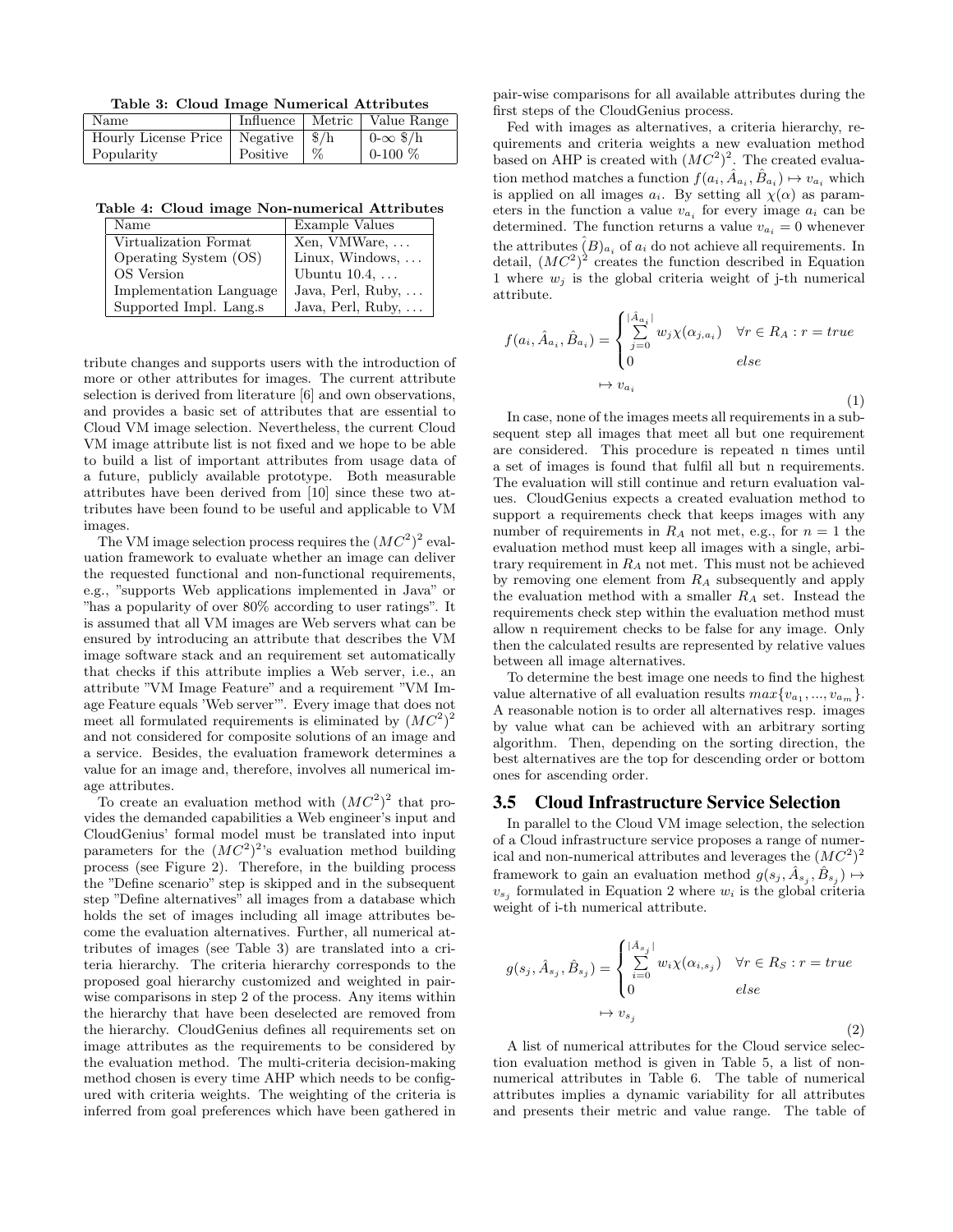non-numerical attributes implies a static variablity for all attributes and gives example values.

| Name                | Influence | Metric                     | Value Range      |
|---------------------|-----------|----------------------------|------------------|
| <b>Hourly Price</b> | Negative  | $\frac{\text{}}{\text{h}}$ | $0-\infty$ \$/h  |
| CPU Perfomance      | Positive  | Flops                      | $0-\infty$ Flops |
| RAM Perfomance      | Positive  | Flops                      | $0-\infty$ Flops |
| Disk Perfomance     | Positive  | Flops                      | $0-\infty$ Flops |
| Max. Latency        | Negative  | $\rm ms$                   | $0-\infty$ ms    |
| Avg. Latency        | Negative  | ms                         | $0-\infty$ ms    |
| Uptime              | Positive  | $\%$                       | $0 - 100\%$      |
| Service Popularity  | Positive  | $\%$                       | $0 - 100\%$      |

Table 5: Cloud Service Numerical Attributes

| Table 6: Cloud Service Non-numerical Attributes |  |  |  |
|-------------------------------------------------|--|--|--|
|                                                 |  |  |  |

| Name     | Example Values                         |
|----------|----------------------------------------|
| Provider | Amazon, Rackspace,                     |
|          | Location Country   Germany, Australia, |

Cloud infrastructure services possess multiple numerical attributes that imply a caclulation or measurement. Hourly Usage Prices are typically provided from the provider or must be calculated with a provider's price model. More detailed cost schemes are provided by Klems et al. [13] and Khajeh-Hosseini et al. [12]. To guarantee comparability of costs the attribute might need a corrected metric and needs to be renamed to "Total Costs" or "Monthly Costs" accordingly. Performance and latency attributes want to be measured with benchmarking tools as those are often not provided by Cloud providers [14]. The uptime of a service is a long-term experience that can be provided as guaranteed uptime by a provider or his SLA, or retrieved from user experiences. Also, service popularity can be gained from user experiences.

In parallel to the process of building the image selection evaluation method, the evaluation method building process of  $(MC^2)^2$  must be followed (see Figure 2). With all parameters set (images as alternatives, a goal and criteria hierarchy, requirements and criteria weights) the  $(MC^2)^2$  process can be completed and a new Cloud service evaluation method based on AHP is created. The Cloud service evaluations can be retrieved from applying the new evaluation method  $g(s_j, \hat{A}_{s_j}, \hat{B}_{s_j})$ . The highest ranked Cloud infrastructure alternative is  $max{v_{s_1},...,v_{s_n}}$ .

## 3.6 Best Combination

In the final step, after both, images and services, have been evaluated and became comparable, combined solutions are build. Every VM image  $a_i$  can be combined with a service  $s_i$  to create a possible solution pair  $(a_i, s_j)$ . The newly created solutions are not all actually feasible combinations and, hence, infeasible image-service compositions need to be filtered out. The CloudGenius model holds the set D of all dependencies between images and services that indicate the compatibility of image  $a_i$  with service  $s_i$ . Only solution pairs that have a corresponding dependency defined in the set D are interpreted as feasible and have a value  $v_{a_i,s_j} > 0$ . Equation 3 formulates the function b that maps solution pairs to a value using an operator •.

$$
v_{a_i, s_j} = b : (a_i, s_j) \mapsto f(a_i, \hat{A}_{a_i}, \hat{B}_{a_i}) \bullet g(s_j, \hat{A}_{s_j}, \hat{B}_{s_j})
$$
  

$$
\forall i, j : (a_i, s_j) \in D
$$
 (3)

CloudGenius proposes  $\bullet$  to be the operator  $+$  and, hence, allows for compensation between the value of a VM image and a service within total value of a combination. For instance, a low quality service and high quality image might be a less good combination than a combination of medium quality image and medium quality service. Furthermore, user defined weights  $w_a$  and  $w_s$  that sum up to 1 determine the influence of  $f$  and  $g$  on the total value. Equation 4 formulates the resulting evaluation function suggested by CloudGenius. For more complex combination value computations a function  $h(f(\cdot), g(\cdot))$  may return the overall value instead of an operator • only. A wider choice of operators or functions is subject to future enhancements and implementations, e.g.,  $*$  or  $\times$  operator helps finding VM image infrastructure service combinations with most balanced values.

$$
b(a_i, s_j) = \begin{cases} w_a * f(\cdot) + w_s * g(\cdot) & (a_i, s_j) \in D \\ 0 & else \end{cases}
$$
(4)

The best overall solution pair to choose has the value:

 $\max b(a_i, s_j) = \max\{v_{a_1, s_1}, ..., v_{a_1, s_1}\}\$ 

The ranking of only the VM image or the service of a solution within the list of evaluated images or services is an interesting indicator reflecting the compensation effect. With the selection of a combined solution the process continues. The image can be deployed on the service and further customized. The process ends with the execution of a migration strategy that results in a Web application available on Cloud infrastructure services.

#### 3.7 Integrated Evaluation Approach

Alternatively, a best combination can be determined in a single  $(MC^2)^2$  process using the goal hierarchy and according weights from user input depicted in Figure 6. In this variant the compensatory relation between VM image and service is less transparent and can no longer be influenced directly, but is by weighting the goal hierarchy. Hence, we suggest not to use the integrated approach and leave it to an implementation to provide more evaluation options to a user.



Figure 6: CloudGenius Integrated Goal Hierarchy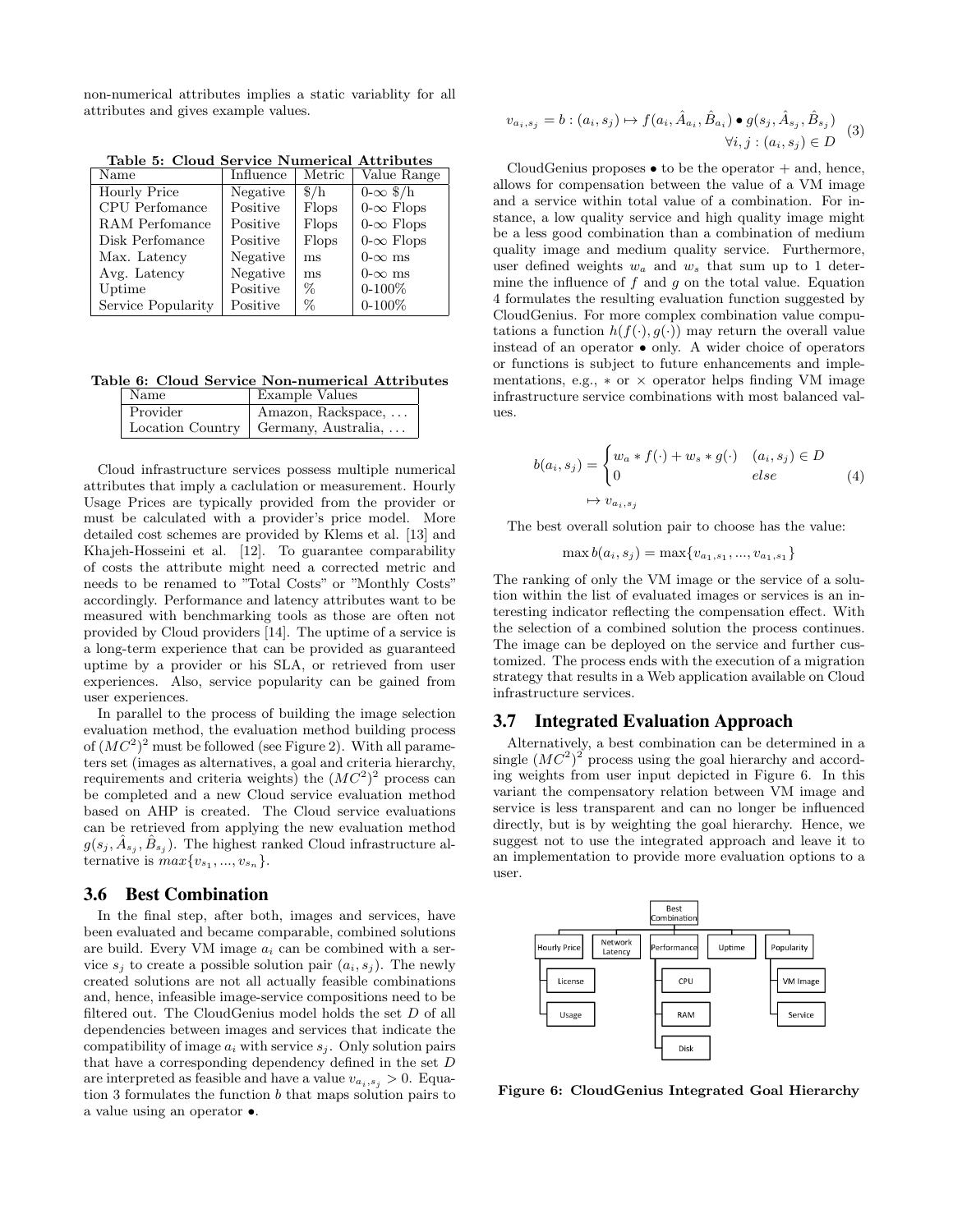## 3.8 Complexity of CloudGenius Approach

The whole problem addressed by CloudGenius seems rather complex and involves a number of calculations. Hence, analyzing the actual computational complexity of the approach becomes of interest to ensure its applicability. To our best knowledge we define O of CloudGenius as following:

$$
O\left(\underbrace{m*|\hat{B}_a|+n*|\hat{B}_s}_{\text{requirements check}}\right)+\underbrace{m*|\hat{A}_a|+n*|\hat{A}_s}_{\text{evaluation}}\right)+\underbrace{m*n*|D|}_{\text{feasibility check}}+
$$

The computational complexity is proportional to the the number of VM images  $m$ , services  $n$ . Computations for  $m$ images and n services comprise requirements checks in  $B_a$ and  $B_s$ , evaluations regarding criteria  $A_a$  and  $A_s$ , feasibility check with set  $D$ , and combining and evaluating imageservice pairs. Evaluations implicate additional computation steps for AHP comprising normalization of matrices and derivation of global weights which are not included for simplicity. Based on the given  $O$  we expect CloudGenius' time complexity to be quadratic in proportion to  $m$  and  $n$ .

### 4. EXAMPLE APPLICATION

The following example shows CloudGenius' support for selection and its process loop assuming a rich implementation and database.

An e-business relies on own IT infrastructures and suffers from high costs maintaining old systems. Thus, the e-business decides to use a Cloud infrastructure for its Web shop and applies the CloudGenius framework for migration. A Web engineer of the e-business has developed a scalable Web application providing a PHP environment that keeps data in the local, privately owned data center. Data migration, hence, is out of focus. Now, she defines requirements, and selects and weights goals and criteria. Her only requirement demands PHP to be supported as implementation language. Next, she wants all proposed criteria to be considered and weights all hierarchies with an emphasis on latency and costs. With the given input the rich Cloud-Genius implementation starts the selection algorithm and suggests a combination of a Windows-based VM image with a XAMPP<sup>1</sup> stack pre-installed and an infrastructure service from Amazon. However, after deploying the VM image, and deploying and customizing the Web shop application on the software stack several problems occur that can be traced back to Windows-incompatibilities of the Web application. Now, a new CloudGenius cycle begins and the Web engineer intends to pick a lower ranked non-Windows-based solution. Since the list is showing to many options she decides to step back to the requirements definition and adds a requirement which defines the Operating System to be "Linux". In the subsequent steps the CloudGenius implementation refilters all alternative VM images and offers an updated best combination list from which the top best alternative is chosen. From here the customization and installation of the Web application works properly. Finally, a migration strategy is planned that replaces the old, local Web application version. Fortunately, due to the absence of a data migration

the migration strategy only comprises adding the new Web application's URL to an existing load balancer and remove old URLs over time.

### 5. CUMULUSGENIUS PROTOTYPE

The complexity of the selection problem leads to the need of a software implementation that is fundamental to make CloudGenius applicable with acceptable effort. Therefore, we promote the CumulusGenius software tool [5] that fully implements the model of VM images, services and providers, as well as requirements and criteria. For computing evaluations the Aotearoa software tool's API [17][1] is used. Automated test deployments of images to infrastructure service mappings are triggered with the jCloud library [9]. The current version of the CumulusGenius software tool implementation supports Web servers migration to Amazon Web Services (AWS) including all criteria presented earlier. The tool can be used programmatically as a java library and allows a user to create a data model with his requirements, criteria, and weights as well as attribute values of AMIs and services. The library expects the user to leverage enumeration classes that restrict definitions to supported requirements and criteria. The set of AMIs must be defined programmatically.

## 6. EXPERIMENTS

The theoretical computational complexity has already been determined earlier and has shown how multiple parameters of the formal model influence the complexity. The following experiment measure the actual time complexity of CumulusGenius and make a comparison to the expected O.

The experiments were run in a 64Bit Java Virtual Machine version 1.6 on a MacBook Pro 5,5 with an Intel Core 2 Duo 2,5 Ghz CPU and 4GB of RAM. The experiment setup did not consider any requirements and skipped any filtering of infeasible combinations from a set  $D$  what increases the total number of evaluations but eliminates filtering efforts. In every experiment the number of VM images and infrastructure service has be increased by 100 starting from 100 up to 1000 objects. Images and services were generated and random, plausible attribute values within value ranges were assigned. Figures 7 and 8 depict the average time complexities for generating the model and evaluating m images resp. n services repeated in 20 runs. The experiments have shown that service evaluation is more complex than image evaluation originating from the higher number of criteria in service evaluations.



Figure 7: Time Effort for AMI Selection

Figure 9 depicts the measured average time complexity of generating service-image combinations and the respective value from 20 runs for 100 to 1000 images and services. For

<sup>&</sup>lt;sup>1</sup>An Apache httpd, Perl, PHP, and MySQL software stack. See http://www.apachefriends.org/en/xampp.html, visited 2011-10-19.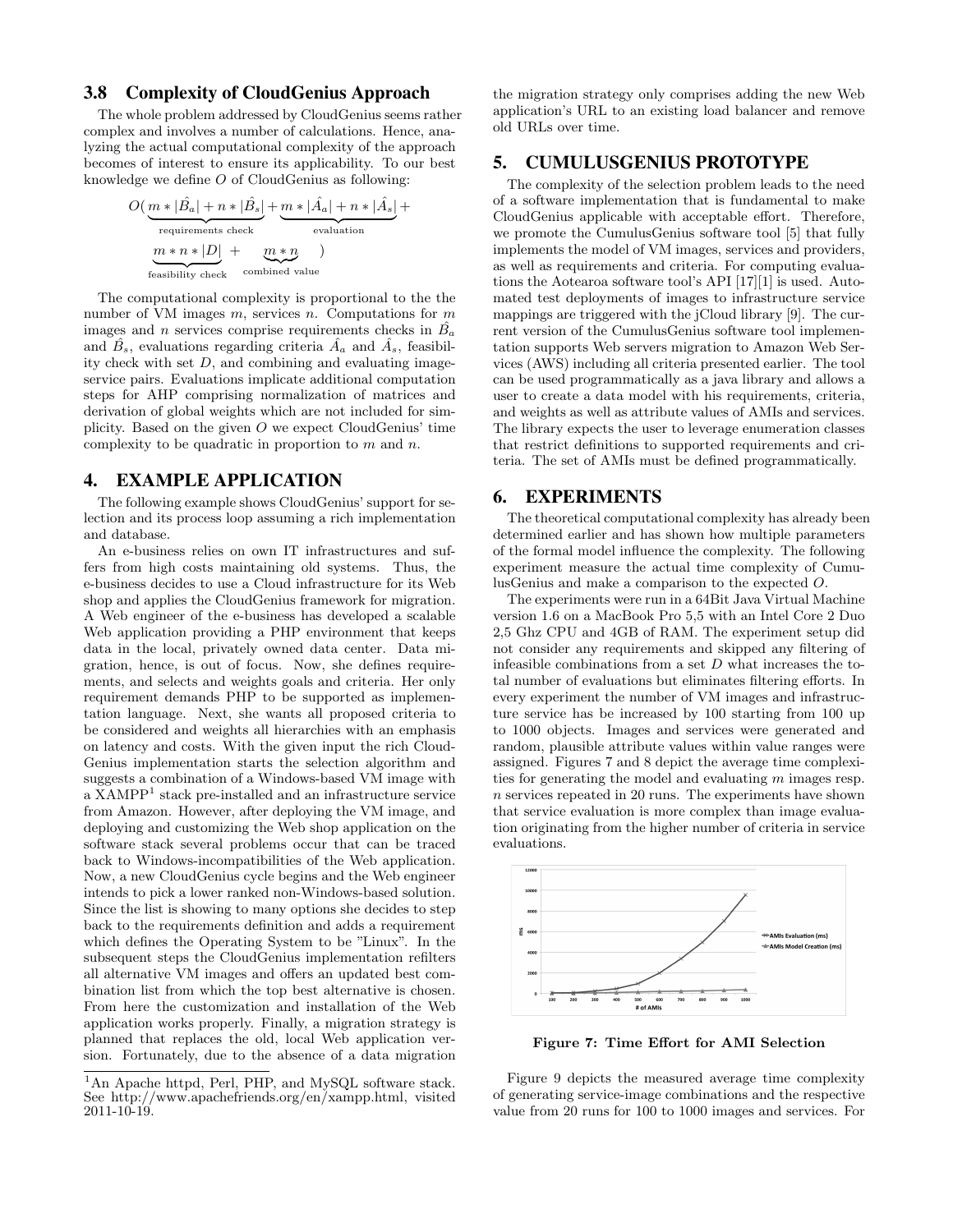

Figure 8: Time Effort for Service Selection

combined values, both, images and services, have similar influence, but the computation effort grows non-linear.



Figure 9: Time Effort for Combinations

The aggregated, total time complexity of a best combination computation depicted in Figure 10 reflects the nonlinear behavior and the strong influence of a growing service number. In 20 runs 100 to 1000 images and services have been evaluated separately, grouped into combined solutions and an overall value.



Figure 10: Total Time Effort

The results confirm a quadratic time complexity and show that for a growing number of parameters, i.e., criteria, images, services, a search for a best solution is exhaustive. For large sets of parameters heuristics are an alternative approach. A first notion is a genetic algorithm employing function b (see Formula 4) as fitness function.

## 7. DISCUSSION & FUTURE WORK

CloudGenius focuses on a migration process for single-tier Web applications and is limited in its applicability for other IT systems. Characteristics in means of criteria and process steps among others are inherent to an approach for Web server migration. A multi-tier decision support would have to consider relations between components and a persistence tier, all having distinct characteristics. Since the effort to evaluate qualitative criteria in pair-wise comparisons for all VM images and infrastructure services would be immense, besides non-numerical criteria the set of criteria is restricted to quantitative numerical criteria. Moreover, CloudGenius assumes a Web engineer expects a full featured VM image instead of a basic image with customization effort, such as a basic Linux OS image.

However, the presented generic framework leaves space for a range of enhancements and deeper evaluations, and, yet, provides an applicable approach. To our knowledge no existing approach has addressed the problem of selecting a VM image and infrastructure service in a migration process. Major issues are criteria catalogs, the quality and currentness of measured values, and a user-friendly implementation with a comprehensive database. To gain a comprehensive database existing databases such as thecloudmarket.com [18] can be integrated as well as existing benchmarking services (e.g., CloudHarmony [4]) that together with automated benchmarking [7] mitigate staleness of data. Also, an integration of other tools, e.g., for different cost calculations, would add value to the CumulusGenius prototype. Moreover, the current complexity of requirement checks is very basic and might be extended with other approaches such as feature models [19]. Regarding support for different VM image preparation levels future work can comprise a prediction of expected customization effort to compare full feature images with low featured images. CloudGenius' limitation to quantitative criteria might be overcome with group ratings or evaluations of qualitative criteria on a rating portal in future prototype versions. Future work also includes extending the support to more application types and to multiple, interrelated components. Besides, support for a persistence layer and system trade-offs such as the CAP theorem or security vs. latency as well as a wider process loop that begins with an initial Cloud decision are currently studied. Furthermore, the process itself might be enhanced with quality guarantees, e.g., guaranteed idempotency.

#### 8. CONCLUSION

Decision problems occuring during the migration of Web applications to the Cloud are non-trivial. A decision support can decrease effort and remove hurdles. In this paper, we introduced the generic CloudGenius framework that provides a migration process and decision support. With CloudGenius Web engineers are able to migrate Web applications to the Cloud along a cyclic process that suggests Cloud VM images and Cloud infrastructure services according to an engineers' requirements and goals. We further described limitations of the framework and gave an example to provide practical insights and show its applicability. In experiments a prototypic implementation of the framework has been val